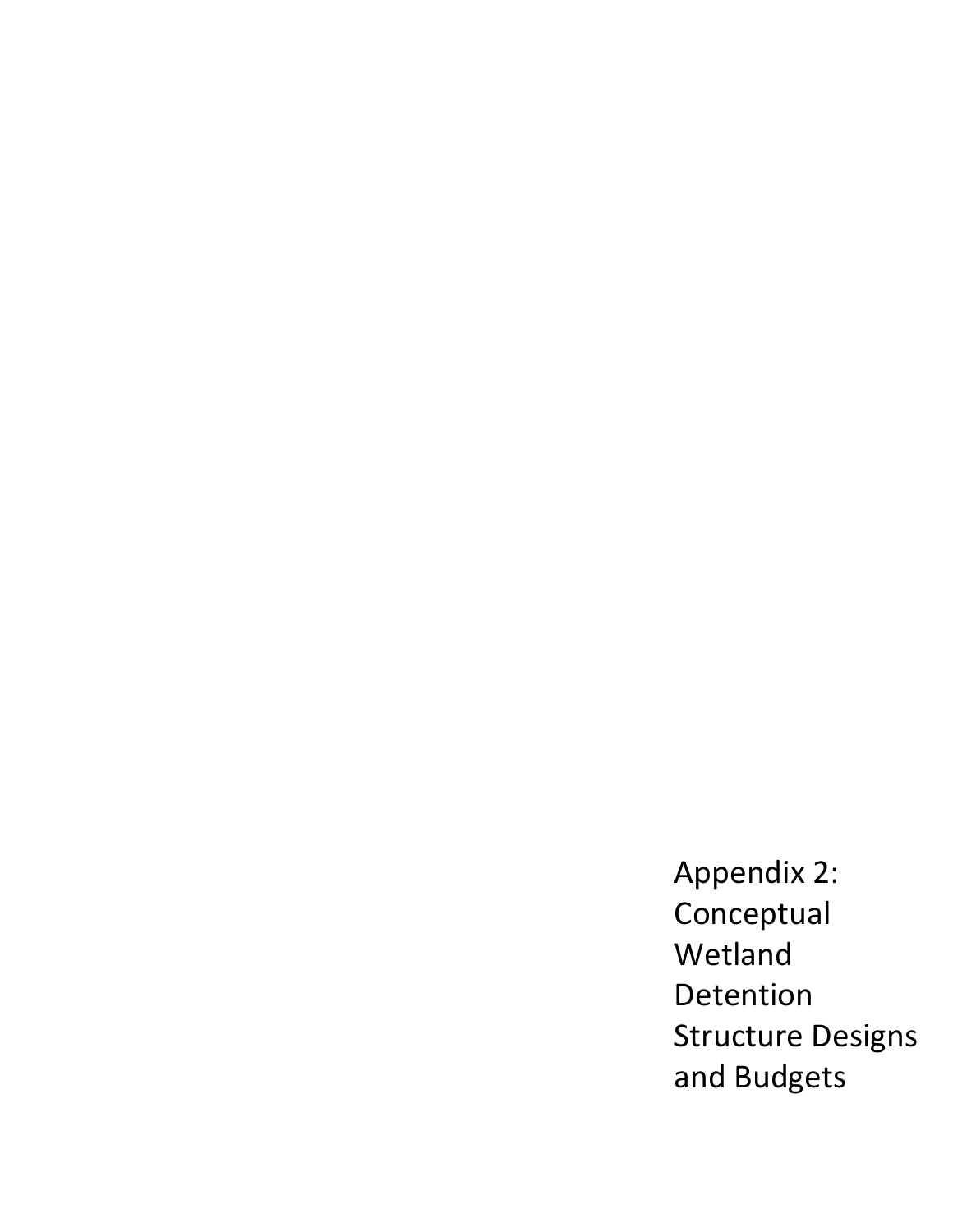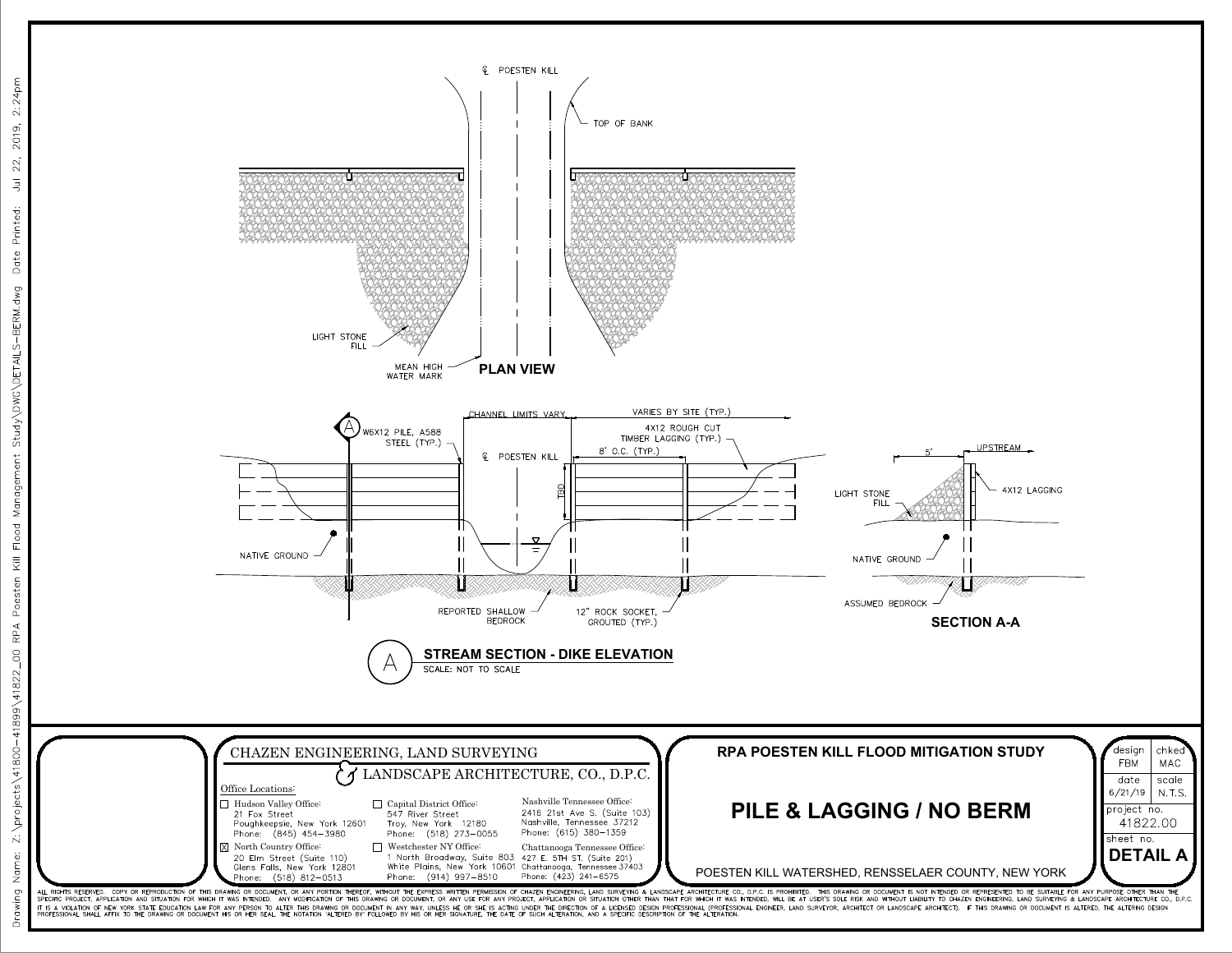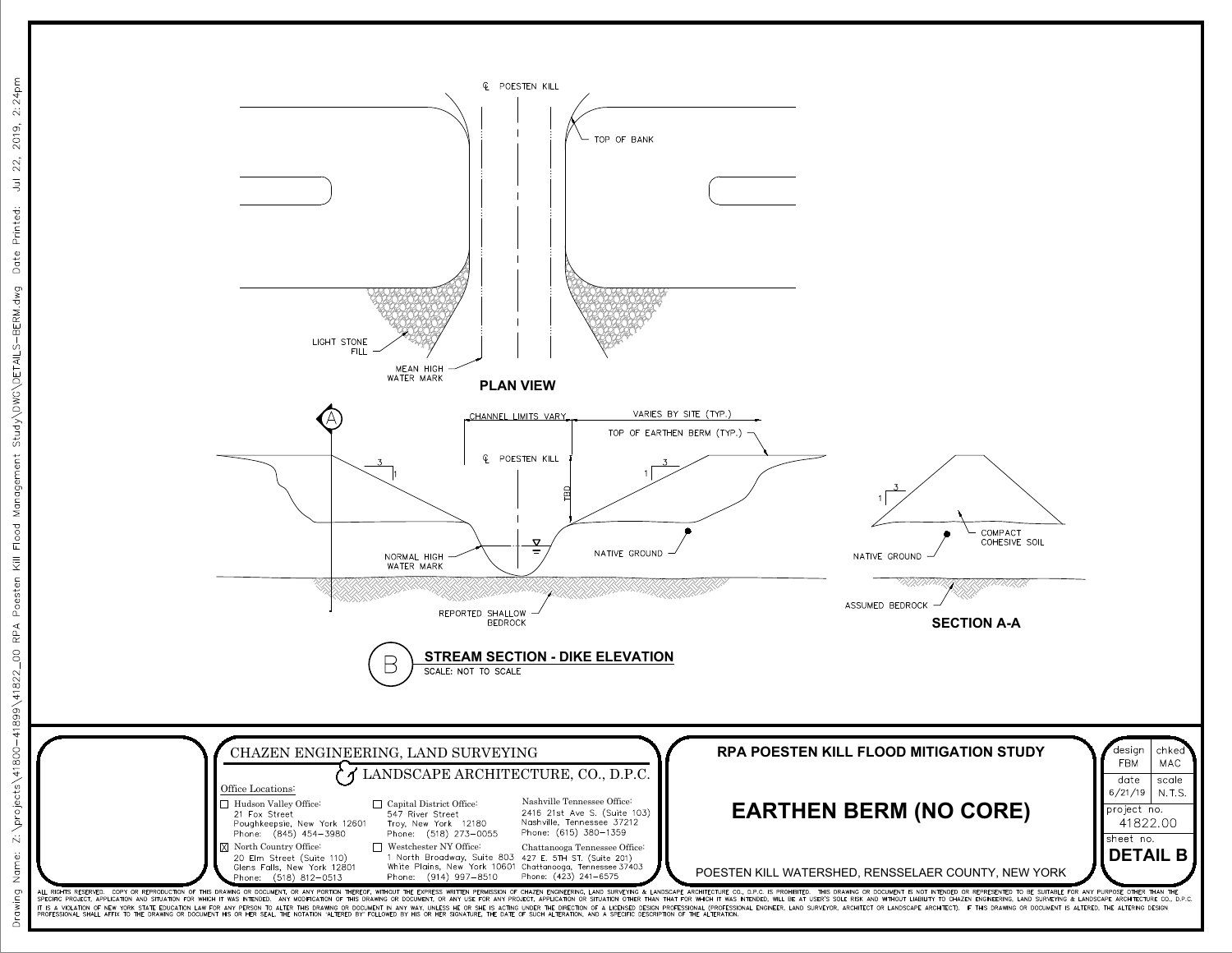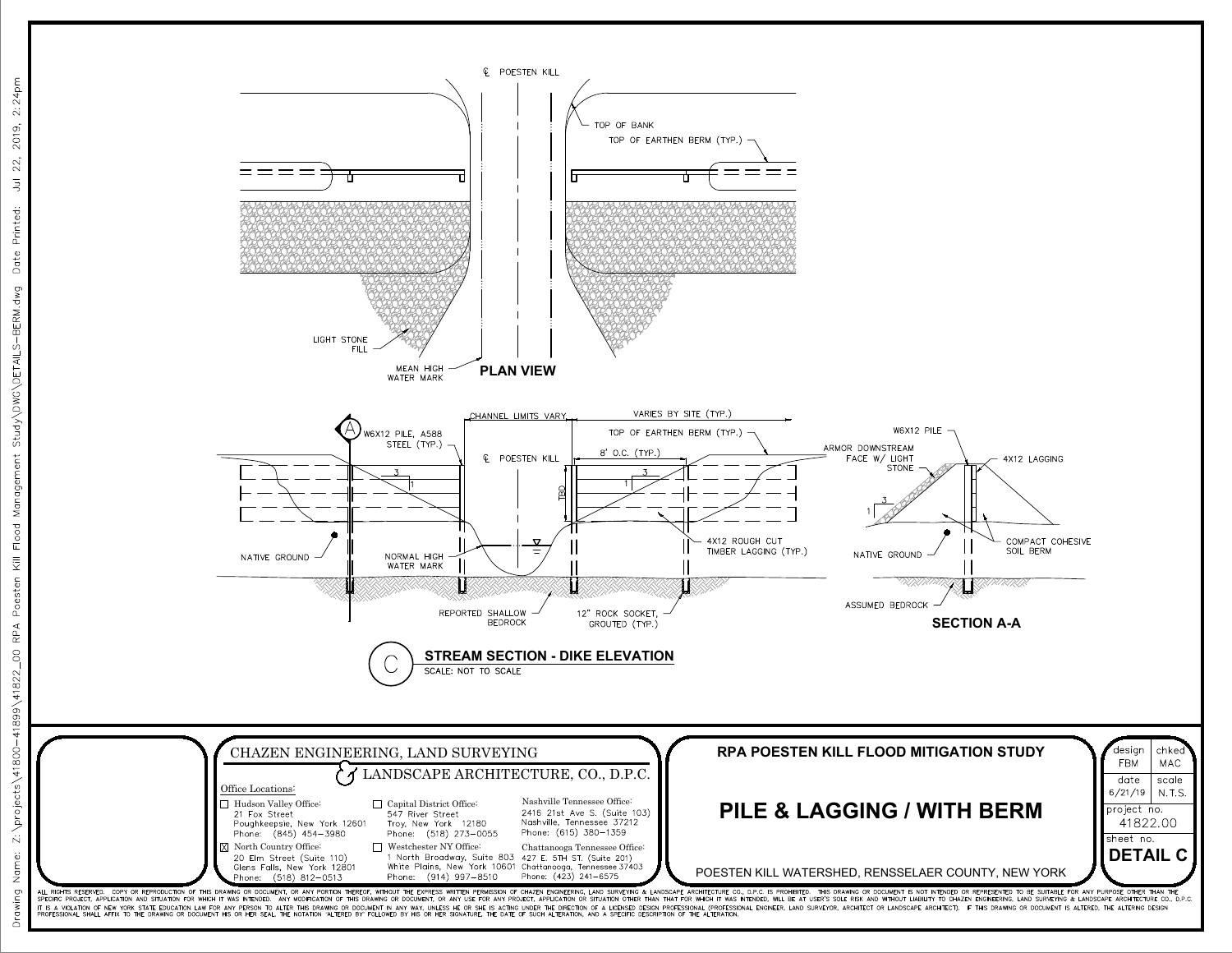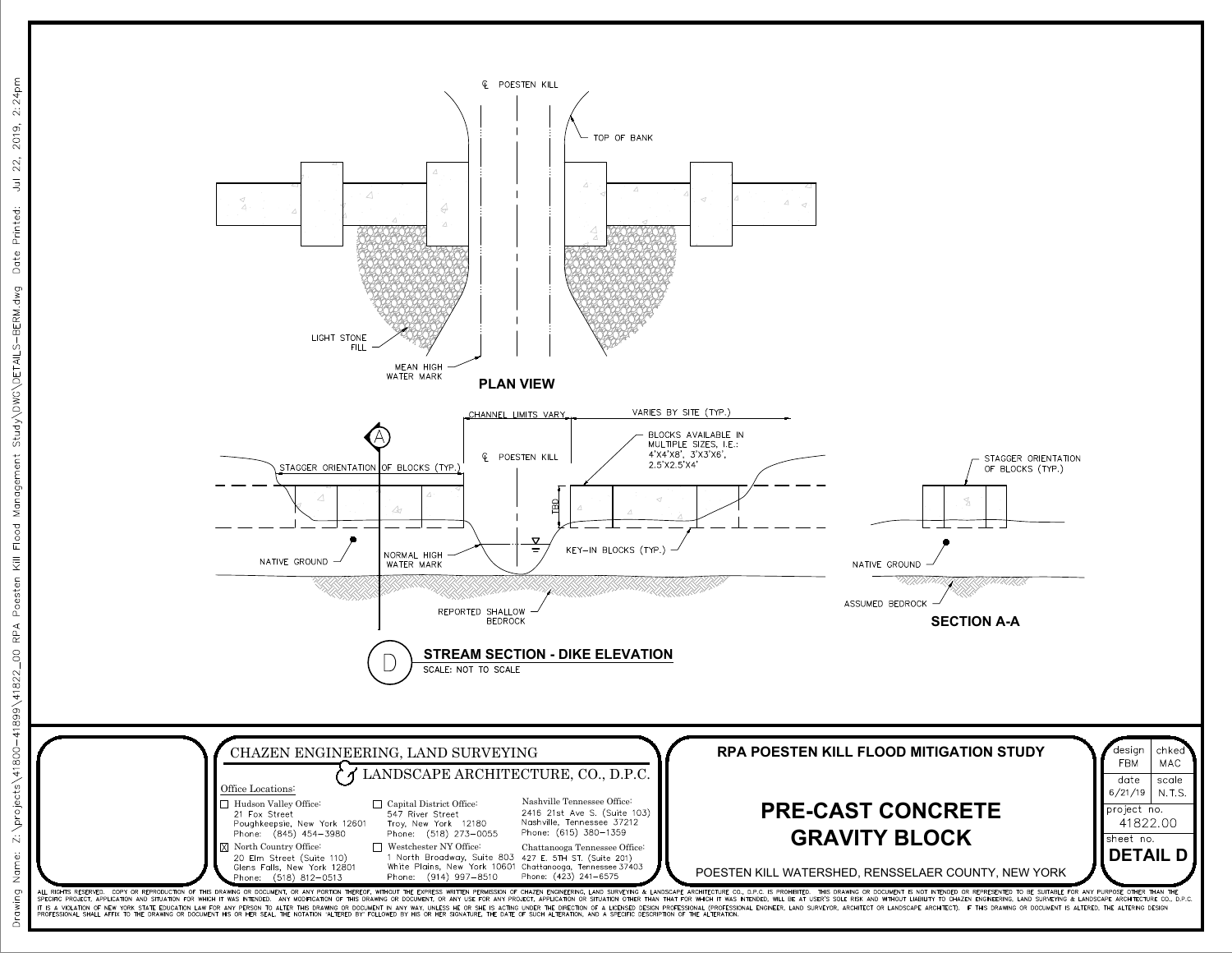## CHAZEN ENGINEERING, LAND SURVEYING & LANDSCAPE ARCHITECTURE CO., D.P.C.

*Dutchess County Office North Country Office 547 River Street, Troy, NY 12180* Phone: (845) 454‐3980 *Phone: (518) 273‐0055 Fax: (518) 273‐8391* Phone: (518) 812‐0513 Web: www.chazencompanies.com

## **RPA - Poestenkill NEWIIPIC**

| 41822.00                                                                 |                 |                          |                       | Date: April 24, 2019<br>REVISED June 28, 2019 |
|--------------------------------------------------------------------------|-----------------|--------------------------|-----------------------|-----------------------------------------------|
| <b>WETLAND RESTRICTING DIKES (Each)</b>                                  |                 |                          |                       |                                               |
| Description                                                              | QTY             | Unit                     | <b>Unit Price</b>     | <b>Total Cost</b>                             |
| Method A - Pile & Lagging/No Berm                                        |                 |                          |                       |                                               |
|                                                                          |                 |                          |                       |                                               |
| Mobilization                                                             | $\mathbf{1}$    | LS                       | \$2,000.00            | \$2,000.00                                    |
| 14 - W6x12 Posts @ 6' long = 72 lb ea.                                   | 1,008           | LB                       | \$3.00                | \$3,024.00                                    |
| Timber Lagging -                                                         | 1,400           | Bd. Ft                   | \$5.00                | \$7,000.00                                    |
| <b>Install Piles</b>                                                     | 2               | Day                      | \$2,500.00            | \$5,000.00                                    |
| Light Stone Fill                                                         | 80              | CY                       | \$50.00               | \$4,000.00                                    |
| Erosion & Sediment Control                                               | $\mathbf{1}$    | LS                       | \$1,500.00            | \$1,500.00                                    |
|                                                                          |                 |                          | <b>Total Method A</b> | \$22,524.00                                   |
| Method B - Earthen Berm w/ No Core                                       |                 |                          |                       |                                               |
|                                                                          |                 |                          |                       |                                               |
| Mobilization                                                             | 1               | $\overline{\text{LS}}$   | \$2,000.00            | \$2,000.00                                    |
| <b>Light Stone Fill</b>                                                  | $\overline{20}$ | CY                       | \$50.00               | \$1,000.00                                    |
| Earthen Embankment-in-Place                                              | 100             | CY                       | \$60.00               | \$6,000.00                                    |
| Seed & Mulch                                                             | $\mathbf{1}$    | LS                       | \$250.00              | \$250.00                                      |
| Plantings                                                                | 8               | $\overline{\mathsf{LS}}$ | \$400.00              | \$3,200.00                                    |
| Topsoil                                                                  | 150             | SY                       | \$40.00               | \$6,000.00                                    |
| Erosion & Sediment Control                                               | $\mathbf{1}$    | τs                       | \$1.500.00            | \$1,500.00                                    |
|                                                                          |                 |                          | <b>Total Method B</b> | \$19,950.00                                   |
| Method C - Pile & Lagging w/ Berm                                        |                 |                          |                       |                                               |
| Mobilization                                                             | $\mathbf{1}$    | LS                       | \$2,000.00            | \$2,000.00                                    |
| 14 - W6x12 Posts @ 6' long = 72 lb ea.                                   | 1,008           | LB                       | \$3.00                | \$3,024.00                                    |
| Timber Lagging -                                                         | 1,400           | Bd. Ft                   | \$5.00                | \$7,000.00                                    |
| <b>Install Piles</b>                                                     | $\overline{2}$  | Day                      | \$2,500.00            | \$5,000.00                                    |
| Light Stone Fill                                                         | 35              | CY                       | \$50.00               | \$1,750.00                                    |
| Earthen Embankment-in-Place                                              | 100             | <b>CY</b>                | \$60.00               | \$6,000.00                                    |
| Seed & Mulch                                                             | $\mathbf{1}$    | LS                       | \$250.00              | \$250.00                                      |
| Plantings                                                                | 8               | LS                       | \$400.00              | \$3,200.00                                    |
| Topsoil                                                                  | 150             | SY                       | \$40.00               | \$6,000.00                                    |
| Erosion & Sediment Control                                               | $\mathbf{1}$    | LS                       | \$1,500.00            | \$1,500.00                                    |
|                                                                          |                 |                          | <b>Total Method C</b> | \$35,724.00                                   |
| <b>Method D - Pre-Cast Concrete Gravity Block</b>                        |                 |                          |                       |                                               |
| Mobilization                                                             | $\mathbf{1}$    | LS                       | \$2,000.00            | \$2,000.00                                    |
| 36x36x72 block, In-Place                                                 | 18              | Each                     | \$300.00              | \$5,400.00                                    |
| Light Stone Fill                                                         | 20              | <b>CY</b>                | \$50.00               | \$1,000.00                                    |
| Site Prep                                                                | 1               | LS                       | \$2,000.00            | \$2,000.00                                    |
| Erosion & Sediment Control                                               | $\mathbf{1}$    | τs                       | \$1,500.00            | \$1,500.00                                    |
|                                                                          |                 |                          | <b>Total Method D</b> | \$11,900.00                                   |
|                                                                          |                 |                          |                       |                                               |
| Annual Maintenance - All Options (Each) - (2 man-days+time on equipment) |                 |                          |                       | \$1,300.00                                    |
| <b>Engineering Design &amp; Environmental Permitting (Each Site)</b>     |                 |                          |                       | \$18,000.00                                   |
| <b>AVERAGE PROJECT BUDGET. EACH SITE</b>                                 |                 |                          |                       | \$40,524.50                                   |
|                                                                          |                 |                          |                       |                                               |

*1 Estimate is an opinion of probable construction costs based on approximate dimensions from the final design drawings.* 

*2 Assumes a mean length of dyke = 100'*

*3 Assumes that the work of each site will not require a publicly bid contract*

*4 Assumes that the average height of the dyke is 3.5'*

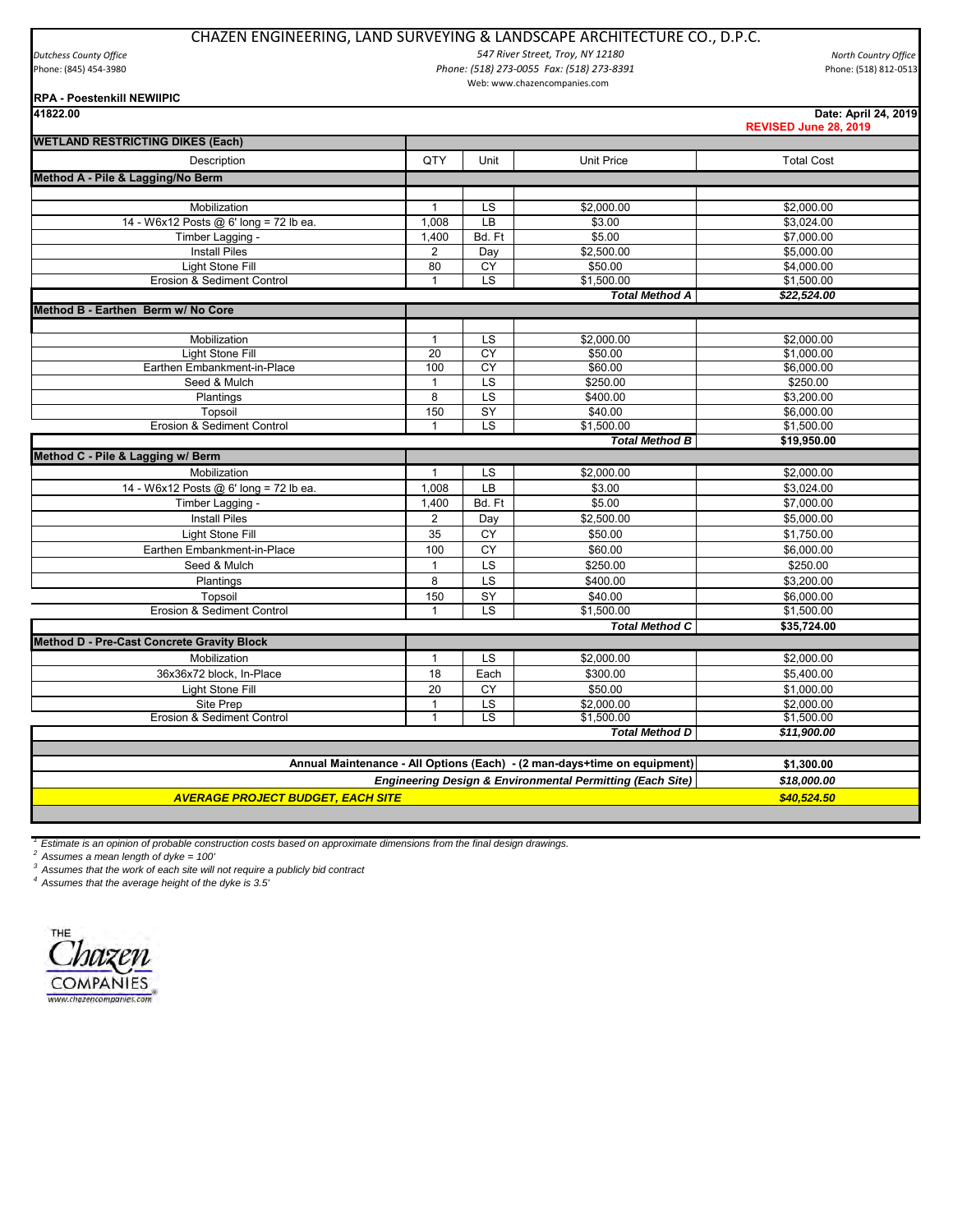



## Interfluve Design 1